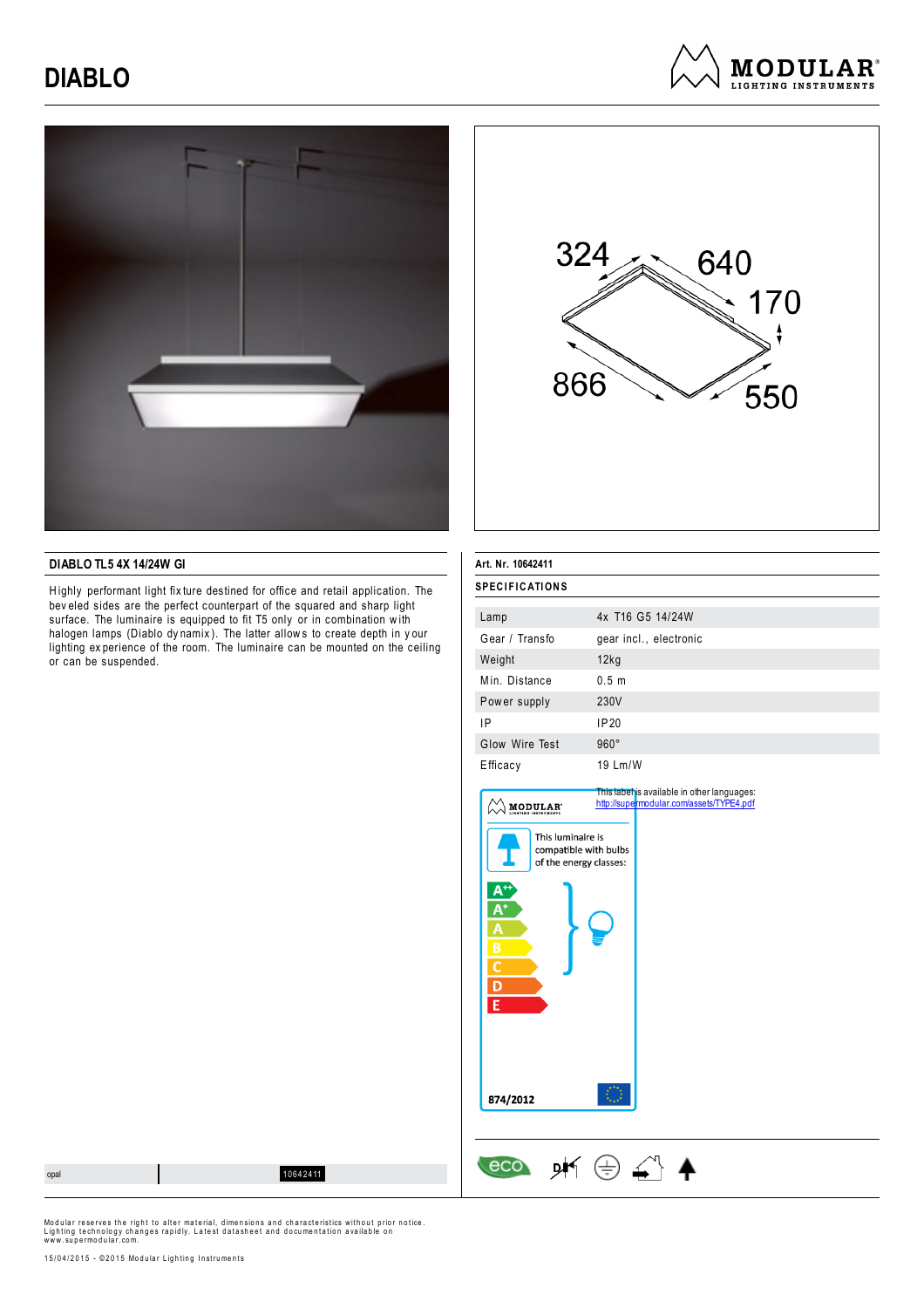# **DIABLO**







#### **DIABLO TL5 8X 14/24W GI**

Highly performant light fix ture destined for office and retail application. The bev eled sides are the perfect counterpart of the squared and sharp light surface. The luminaire is equipped to fit T5 only or in combination with halogen lamps (Diablo dy namix ). The latter allow s to create depth in y our lighting ex perience of the room. The luminaire can be mounted on the ceiling or can be suspended.

| Art. Nr. 10642011     |                        |
|-----------------------|------------------------|
| <b>SPECIFICATIONS</b> |                        |
| Lamp                  | 8x T16 G5 14/24W       |
| Gear / Transfo        | gear incl., electronic |
| Weight                | $20$ kg                |
| Min. Distance         | 0.5 <sub>m</sub>       |
| Power supply          | 230V                   |
| ΙP                    | IP20                   |
| Glow Wire Test        | $960^\circ$            |
| Efficacy              | $19$ Lm/W              |

| <b>MODULAR</b>                                                       | This label is available in other languages:<br>http://supermodular.com/assets/TYPE4.pdf |
|----------------------------------------------------------------------|-----------------------------------------------------------------------------------------|
| This luminaire is<br>compatible with bulbs<br>of the energy classes: |                                                                                         |
| Δ<br>E                                                               |                                                                                         |
| 874/2012                                                             |                                                                                         |

 $\leftarrow$  eco  $\cancel{p}$   $\leftarrow$   $\leftarrow$   $\leftarrow$   $\leftarrow$ 

opal 10642011

Modular reserves the right to alter material, dimensions and characteristics without prior notice.<br>Lighting technology changes rapidly. Latest datasheet and documentation available on<br>www.supermodular.com.